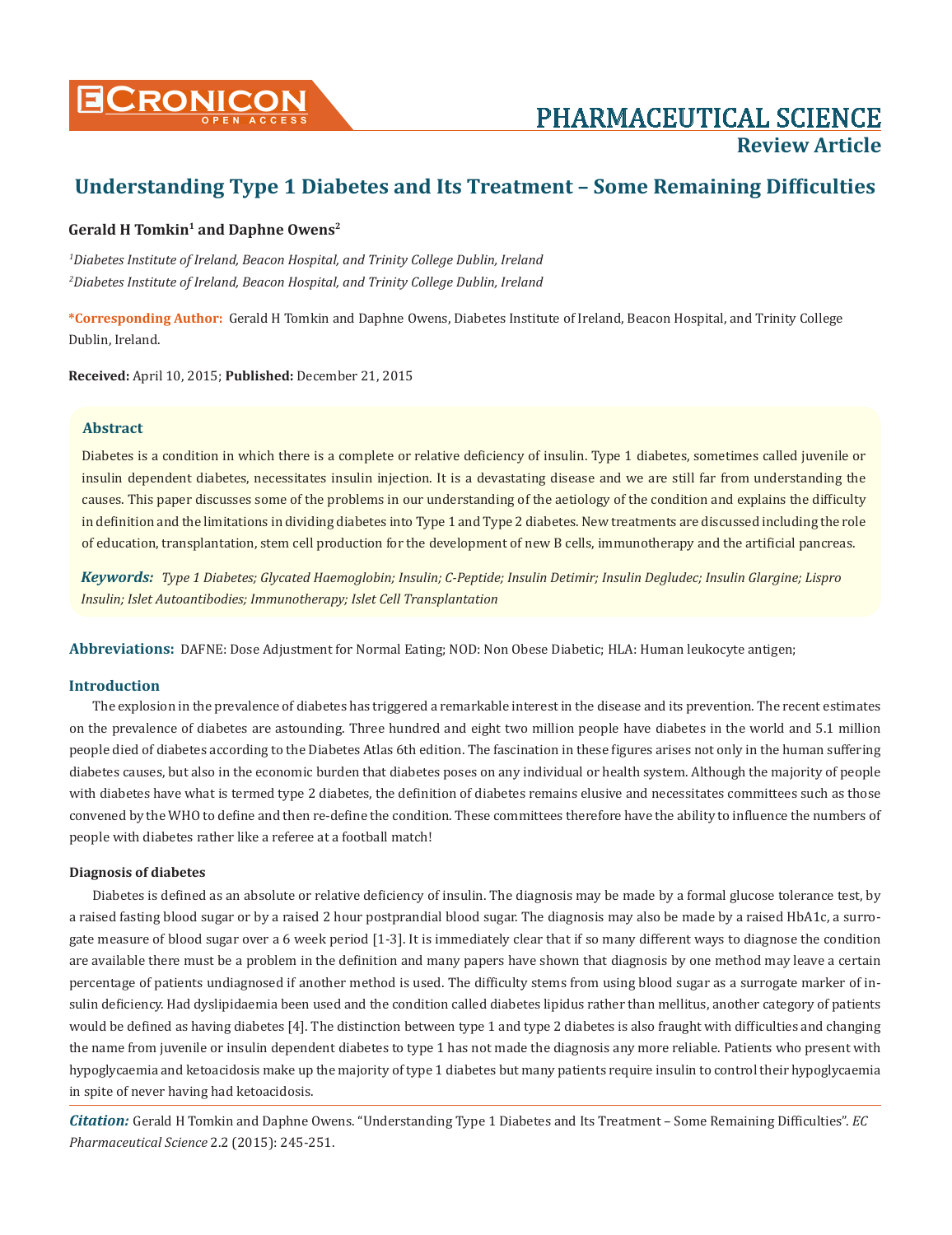#### **The cause of Type 1 diabetes**

Professor Bjorn Nerup expressed some of the difficulties in understanding the cause of type 1 diabetes at the 2014 annual European association for the study of diabetes (EASD) meeting when he described a lifetime of research into the cause of diabetes, chasing 3 causes which might together explain the cause of type 1 diabetes. The first was infection. He suggested that infection damages the beta cell and it is suggested that this is the initial insult to the beta cell in the pathway to type 1 diabetes. However after 40 or more years since this theory was suggested, we do not know which infection. Evidence that coxacci B4 virus, the mumps virus and many more viruses might be a common cause of the damage to the beta cell is missing but after 40 or more years one might suspect that some evidence would have been produced to validate this theory [5]. The second tenet of the theory of type 1 diabetes causation is autoimmunity. The major suggested antibodies are GAD 65, insulin and islet cell antibodies. Unfortunately rise and fall in these antibody titers have been found to occur in people who do not develop diabetes and when these antibodies are tested *in vitro* they do not appear to be particularly harmful to beta cells [5]. Genes have been thought to be very important in many diseases and diabetes was no exception. The early discovery that the HLA system was involved in both protection and susceptibility to diabetes heralded the way for a genetic cause of diabetes [6,7]. Sadly the discovery of the genome and the huge genome wide surveys, have not confirmed an important role for genes in diabetes. Professor Nerup ended his lecture by suggesting that the paradigm of the causation of diabetes that he spent a lifetime investigating might possible be incorrect and that young investigators starting off on a career in diabetes research might try a different paradigm rather than following old men down a path leading nowhere.

Rodriguez-Calves and von Harrath [8] disagree under the umbrella of Victor Hugo [9], whom they quote as having written "Perseverance, secret of all triumphs" Their article "Enterovirus infection and Type 1 diabetes" discusses the finding of Krogvoid., et al. [10] who have shown in the pancreata of 6 patients who recently developed diabetes the presence of a low grade enteroviral infection. Only 1.7% of the islets contained some of the overall 60 intensely enterocapsid protein 1 positive (VP1+) cells detected. Rodriguez-Calvo and Von Herrath [8] go on to say that one might think that 60 VP1 cells in 2492 islets are not much and explain why the number might be sufficient to cause diabetes. In the conclusion, they suggest that perhaps enteroviral and may be other infections are critical triggers to the development of diabetes. The paradigm may be correct!. Not all the islets in biopsy specimens of patients with Type 1 diabetes are destroyed. Insulin containing cells may make up as much as 20% of the total β-cell mass [11,12] so there may be room to stop the destruction and to stimulate new β cell growth/function. Pathological/immunological examination of the pancreata of Type 1 patients have shown that the insulitis in the islets which seems usually β-cell specific rather than including Alpha and delta cells is associated with CD8 + macrophages (CD68+) CD4+ T cells and B lymphocytes (CD20+). In theory attack against any of these cells might defeat the β cell destruction. A good review of preclinical studies has recently been published [13]. The authors make the point that juvenile very young diabetes may be different from adult Type 1 diabetes and we lack useful biomarkers to follow the pathological process. Since the cause of type 1 diabetes remains uncertain one is still left with the definition that the disease is due to a lack of insulin but the role of insulin resistance in type 1 diabetes is now a topic of research. Donga., et al. [14] have recently carried out a meta analysis on insulin resistance in patients with Type 1 diabetes assessed by glucose clamp studies. They conclude that insulin resistance is a prominent feature of patients with type 1 diabetes and involves hepatic peripheral and adipose tissue, a reason to consider rejection of the Type 1 and Type 2 classification of diabetes, Type 2 diabetes usually being referred to as the insulin resistant diabetic condition

#### **Type 1 diabetes treatment**

Treatment of type 1 diabetes was revolutionised by the discovery of insulin. The dispute as to who actually was responsible for the discovery has never been fully resolved but that is not unusual in important discoveries. The wonderfully entertaining history of the discovery of insulin by Bliss [15] and the more erudite book by Alberto DeLivre [16] make for exciting reading which brings tears to the eyes as it is hard to realise the impact of this life saving treatment. Since then insulin has been refined and new methods for delivery of insulin have been devised. Glargine 300 units/ml is the newest addition to the insulin stable. A recent trial showed similar glucose control to insulin Glargine (100 units/ml) in a 6 month trial when added to a bolus regime. Hypoglycaemia at night was less but only in the first 8 weeks of the trial [17]. Insulin degludec is another recently launched long acting insulin. A meta analysis of phase 3A trials showed that patients who achieved a HbA1c of < 7% had fewer overall and nocturnal hypoglycaemic events on the insulin degludec when compared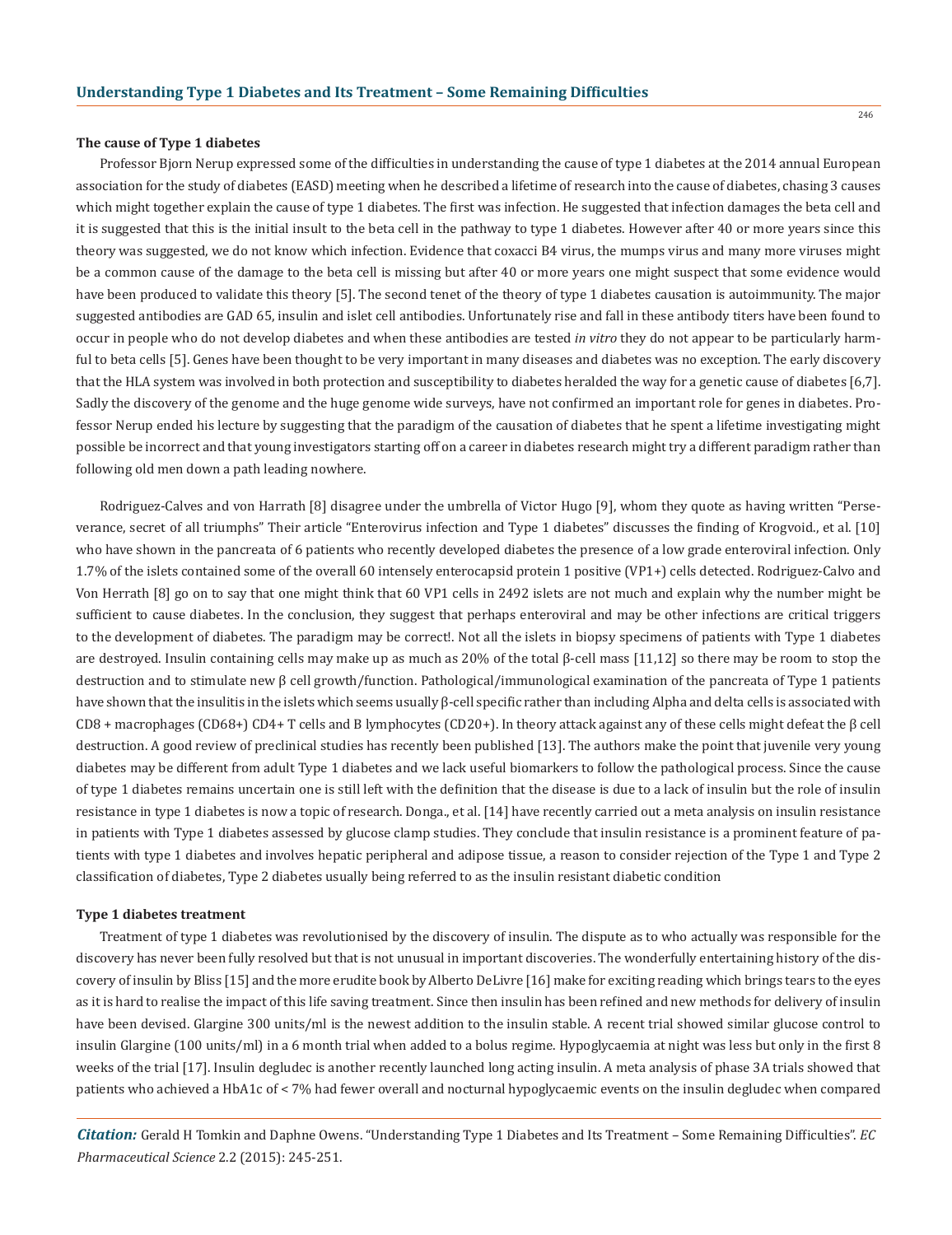247

to insulin glargine in both type 1 and type 2 diabetic patients [18]. Insulin detimir is a slightly older addition to the insulin stable. It is long acting insulin analog with slower tissue distribution due to high plasma protein binding [19]. A comparison of detimir with lispro protamine and glargine suggested that insulin detimir was not as effective as the other 2 insulins in reducing glucose variability and lispro protamine led to fewer hypoglycaemic events [20]. Insulin detimir is often used in pregnancy and has been shown not to cross the human placenta [21]. Insulin detimir has been shown to be non inferior to NPH insulin in pregnancy when comparing glycaemic control and foetal outcome but there were less hypoglycaemic events in the detimir group [22].

The ease of administration of insulin has been a wonderful advancement and the advent of disposable, very fine bore; needles have made life so much easier for diabetic patients. The advent of blood glucose meters and the disbanding of urine testing have all gone towards improving the quality of life for diabetic patients. The advent of insulin pumps, and more recently real time tissue (rather than blood) sugar, and of course the promise of a reliable closed loop system in the near future makes for exciting reading [23,24]. However, it is sad to read a recent paper by Lind., *et al*. [25] on glycaemic control and excess mortality in type 1 diabetes. The study was a registry based observational study to determine the excess risk of death according to the level of glycaemic control in a Swedish population of patients with diabetes. The study included patients with type 1 diabetes registered in the Swedish national register after January 1st 1998 and patients and controls were followed till December 31<sup>st</sup> 2011. The mean age at baseline was only 35.8 years. It is sad to read that 8% of the patients had died as compared to 2.9% of the control subjects. There was a clear relationship between glycated haemoglobin levels and the risk of death from any cause and from cardiovascular causes. Even more upsetting, the type 1 diabetic patients with a glycated haemoglobin level of 6.9% or lower had a risk of death from any cause or from cardiovascular causes that was twice as high as the matched controls. This is in a country that has a magnificent health service; one wonders what it might be like for people with type 1 diabetes who live in a less advantaged country. A recent Norwegian analysis suggests that in the last decade or so the outlook for children diagnosed with Type 1 diabetes has improved [26]. In Ireland we pride ourselves on having a good service for people with diabetes, yet a disturbing report on the care of type 1 diabetes has recently been published [27]. This retrospective audit of a young adult type 1 diabetes population in the west of Ireland, found that the average HbA1c was poor at 81 mmol/mol (9.5%). 32% of these patients had diabetes related complications. The authors found that engagement with services was poor with an average of 3 missed clinic appointments over a 3 year period. It seems we are a long way off from being able to treat type 1 diabetic patients in a satisfactory manner.

The necessity for finding new ways to improve diabetic control is obvious. Education would seem a platform but efforts to improve the education of diabetic patients have not solved the compliance issue. The Berger Method [28] and many similar methods such as the Dose Adjustment for Normal Eating (DAFNE) program [29] have resulted in only modest improvement of HbA1c and these programs are very time consuming for patients and are not taken up by many of those to whom they are offered. Watts., *et al*. [30] report on the effectiveness of training primary care providers to set up mini clinics to treat difficult to control diabetic patients in remote or rural areas. The education program was delivered by a multidisciplinary team over a year using video conferencing technology. Thirty nine patients who had HbA1c of > 9% were seen in 2 mini clinics over 15 months. HbA1c fell from a mean of 10.2% to 8.4%. The DAFNE Program is a much researched program to train Type 1 patients [29]. It is usually a 5 consecutive day course and has been shown to reduce hypoglycaemic events and improve well being. However, only modest improvement in HbA1c occurs. A recent update describes the comparison of 5 consecutive days of training as compared to 5 days over a 5 week period [31]. Of 213 patients who were randomised only 160 completed the course with no significant difference in outcome between the 2 arms of the study. In the diabetes education program (PRIMAS) for type 1 diabetes, HbA1c was only reduced by 0.4 % points [32]. A seven year follow up of the DAFNE program [33] showed only a 3mmol/mol (0.3%) difference. Mean HbA1c at the end being 67mmol/mol (8.3%) viz 70 mmol/Mol (8.5%). The effectiveness of the Kids in Control of Food structured education course (KICk-OFF) for 11-16 year olds with Type 1 Diabetes recently reported no significant improvement in HbA1c after 24 months of intervention [34]. It seems intensive education programs are helpful in improving quality of life, a difficult concept to measure, but not in improving HbA1c to any great extent and it is the high blood sugars reflected in HbA1c that results in the devastating vascular complications.

To improve type 1 diabetes treatment we will need to put more effort to develop strategies to prevent the disease, to prevent the complete destruction of the beta cells early on in the disease and in those patients who have already lost the majority of their β-cells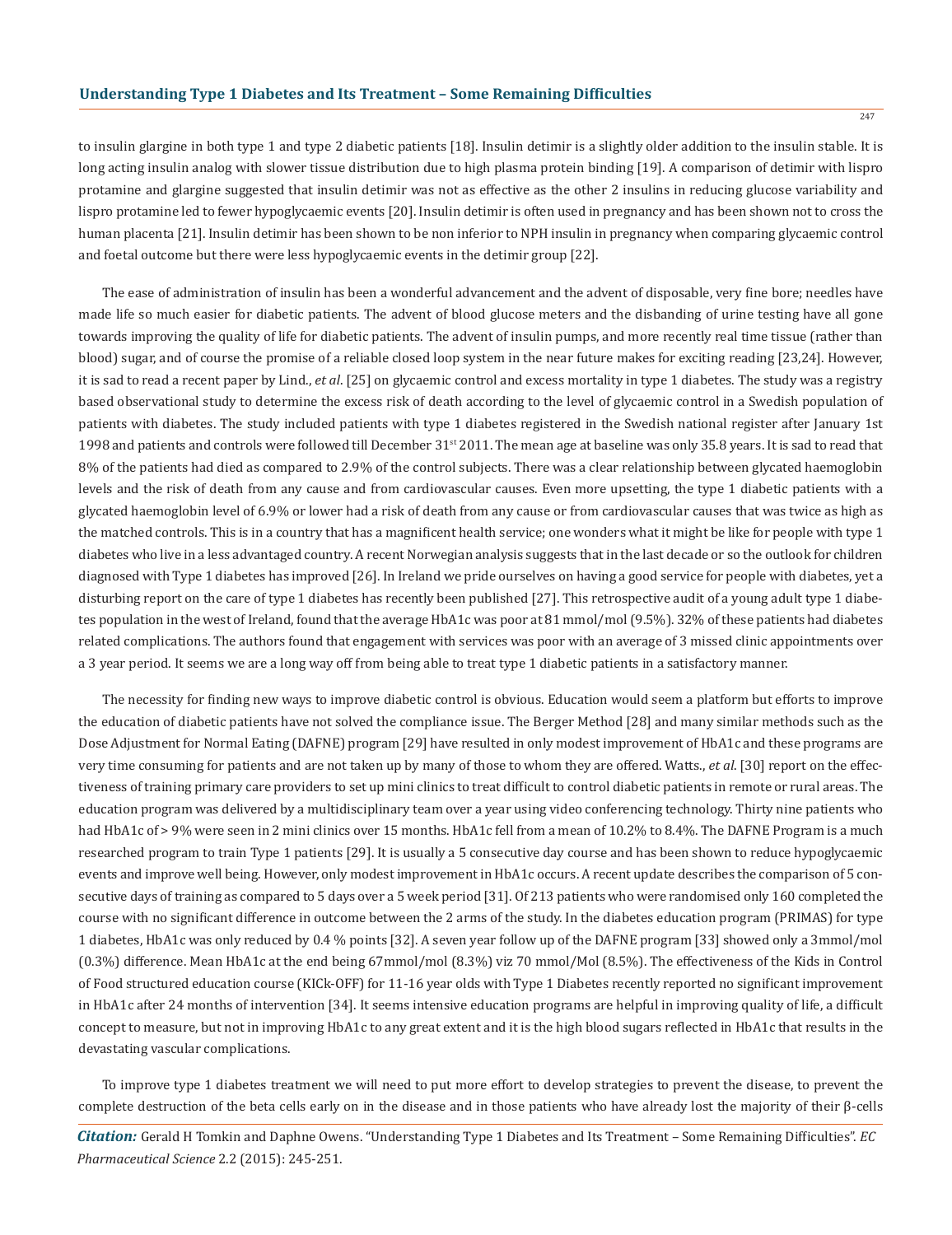248

to continue our efforts to succeed in β-cell transplantation or an artificial pancreas. A recent review [13] starts with the statement that "standard of care for the treatment of Type 1 diabetes is much the same as it was in the early 1920s simply more insulin options". The new knowledge that some β-cells are still alive and secreting C peptide even in long standing Type 1 diabetic patients [11]. Has renewed interest in discovering therapies to heal the β-cells. The much studied immune model of type 1 diabetes, the non-obese diabetic (NOD) mouse, has paved the way for immune treatment trials in humans [13]. However, differences in β-cell replication, islet structure, severity and composition of the immune infiltrate in the islets and the main t-cell subset involved make the non obese diabetic (NOD) mouse information difficult to translate to humans.

Although it has been difficult to discover genes that cause type 1 diabetes, some progress has been made. The human leucocyte antigen (HLA) system was the first break through many years ago. It appears that HLA class 2 DR4-DQ8 haplotypes are found in most children who develop type 1 diabetes. With this genetic profile if the children develop serum auto antibodies (2 or more), then 75% of children will develop diabetes within 10 years and almost all within 20 years [35]. Although auto-antibodies against insulin are the first auto-antibodies to be detected before the onset of type 1 diabetes, other autoantibodies arise after this, before the onset of diabetes [36]. Interferon γ producing CD 4+ T cells directed against proinsulin [37] and CD8+ macrophages against insulin are thought to be the cause of insulinitis [38]. It has been shown that in an animal model of type 1 diabetes that oral insulin will reduce the development of diabetes through the induction of insulin specific CD3+ regulatory T cells [39]. The Pre-POINT randomised clinical Trial [5] reported a study of 25 children who were islet auto antibody negative aged 2-7years old with a family history of type 1 diabetes and susceptible HLA class 2.genotypes. The children received oral insulin or placebo, to see whether oral insulin might induce insulin immunotollerance. The authors report that indeed this was possible without incurring hypoglycaemia. This leads the way to a trial to see whether the immune tolerance, triggered by oral insulin, might stop islet autoimmunity and prevent the onset of diabetes in these very susceptible children [12]. Attempts to alter the inflammatory process once diabetes has been diagnosed may be too late in the destructive process but if the prediction of future onset of type 1 diabetes is so difficult in the majority of patient's then perhaps early alteration of islet inflammation may preserve some useful β cell function. Keymeulen., et al. [40] have reported on 4 years of treatment with CD3 humanised monoclonal antibody, They showed that a weeks treatment at the early stage of onset of Type 1 diabetes resulted in a delay in the rise in insulin requirements and a reduced deterioration of metabolic variables in younger patients. A study of 58 Type 1 patients who had had diabetes for 4-12 months duration and evidence of residual C peptide, has shown that a 14 day course of Teplizumab, a humanised anti CD3 monoclonal antibody, improved C peptide response after 12 months (17.7% higher). The treated patients required less insulin but improvement in HbA1c as compared to the controls was not demonstrated [41]. Two excellent reviews of immunotherapy in Type 1 diabetes have recently been published [42,43].

#### **Islet cell transplantation**

Islet cell transplantation for the treatment of Type 1 diabetes has been curtailed by the scarcity of human pancreata. The results have been only moderately successful and the explosion of interest following the successful results from the Edmonton group were considerably modified when they reported their 5 year follow up in which most of the patients were back on insulin [44]. The side effects of the necessary immunotherapy to prevent rejection has also dampened enthusiasm for transplantation, except in certain circumstances such as hypoglycaemia unawareness and very unstable diabetes [45]. The use of pig islets for xenotransplantation is beset with difficulties but recent advances have made Xenotransplantation a possible source of islets to replace human islets which are so scarce [46].

Whole pancreas transplantation has been very successful but again paucity of donors and the morbidity and mortality associated with the procedure has also limited the procedure to very specially selected patients who also need renal transplant. Again the immunotherapy to prevent rejection is an important barrier to wide introduction of the procedure even if pancreata were easily available [47].

The advent of stem cells as the precursor of a functioning β cell has been a very exciting development and the discovery of methods to develop β cell sfrom stem cells on an industrial scale has opened up new prospects on the cure of Type 1 diabetes [48,49]. ViaCyte have now manufactured a clinically approved graft that contains human pancreatic endoderm cells in a durable semi permeable macro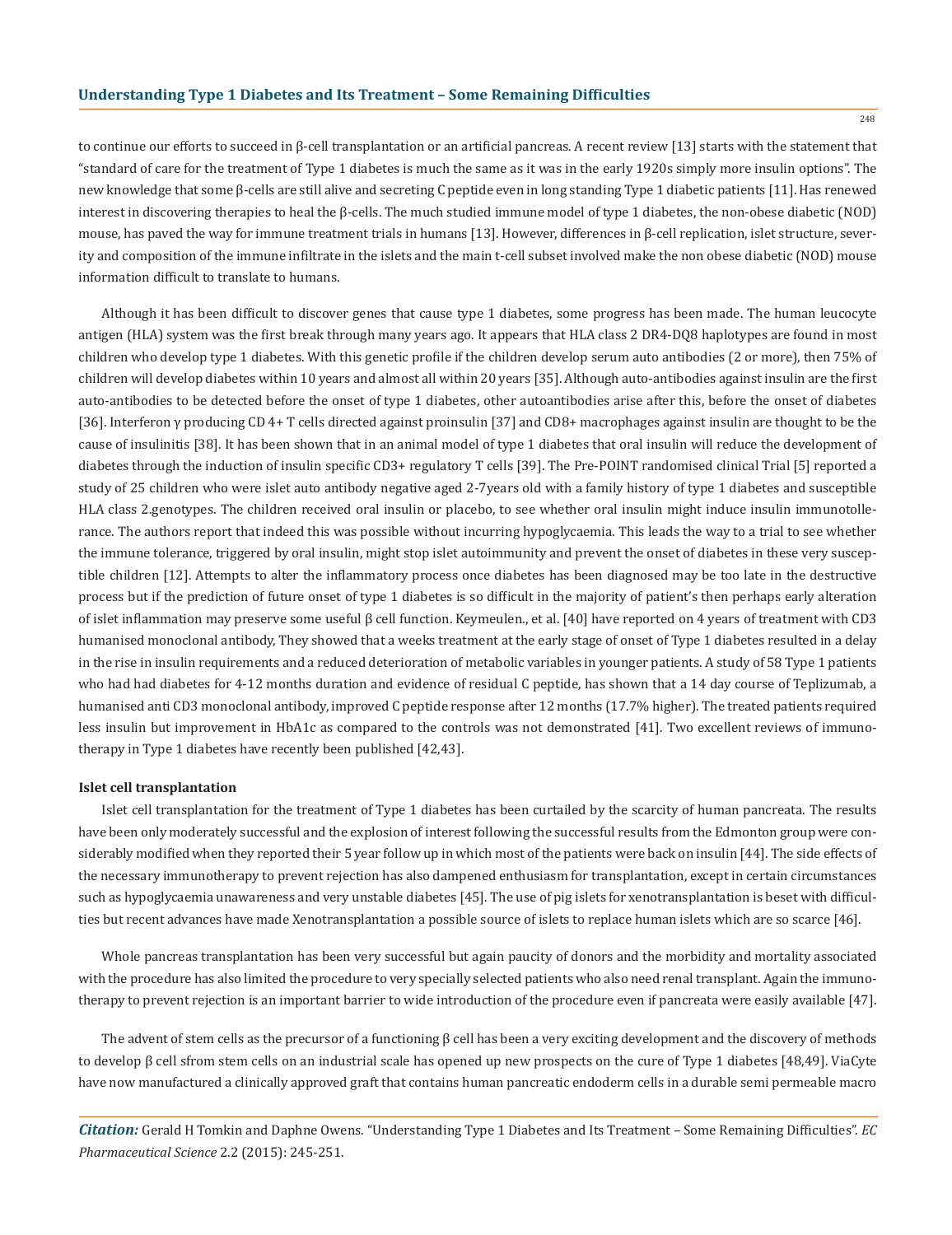## **Understanding Type 1 Diabetes and Its Treatment – Some Remaining Difficulties**

encapsulation device (Encaptra). Clinical studies are in progress following encouraging animal trials [50,51]. It is possible that these encapsulation devices will allow for much reduced immunosuppression as the capsules are designed to stop entry of large protein molecules responsible for the immune attack on the β cell.

## **Conclusion**

Type 1 diabetes presents problems in definition, diagnosis and treatment. Reversal of the metabolic derangement is possible with pancreas transplantation or islet cell transplantation but many difficulties remain. The development of the artificial pancreas Is hampered by lack of a reliable blood glucose sensor. Identification of subjects who will develop diabetes, and prevention when identified, seems a long way away for the majority of Type 1 diabetic subjects. Rescue of B cells in the very early stage of Type 1 diabetes with immunomodulation holds great promise as even a small amount of remaining endogenous insulin makes diabetes much easier to control.

## **Bibliography**

- 1. Guan X., *et al*. "The changing relationship between HbA1c and FPG according to different FPG ranges". *Journal of Endocrinological Investigation* (2015).
- 2. Kapadia CR. "Are the ADA hemoglobin A (1c) criteria relevant for the diagnosis of type 2 diabetes in youth?" *Current Diabetes Reports* 13.1 (2013): 51-55.
- 3. Alqahtani N., *et al*. "Use of Glycated Hemoglobin in the Diagnosis of Diabetes Mellitus and Pre-diabetes and Role of Fasting Plasma Glucose, Oral Glucose Tolerance Test". *International Journal of Preventive Medicine* 4.9 (2013): 1025-1029.
- 4. Shafrir E and Raz I. "Diabetes: mellitus or lipidus?" *Diabetologia* 46.3 (2003): 433-440.
- 5. Noble JA. "Immunogenetics of type 1 diabetes: A comprehensive review". *Journal of Autoimmunity* 64 (2015): 101-112.
- 6. Rich SS and Concannon P. "Summary of the Type 1 Diabetes Genetics Consortium Autoantibody Workshop". *Diabetes Care* 38 suppl2 (2015): S45-S48.
- 7. Poirier JG., *et al*. "Resampling to Address the Winner's Curse in Genetic Association Analysis of Time to Event". *Genetic Epidemiol ogy* 39.7 (2015):518-528.
- 8. Rodriguez-Calvo T., *et al*. "Enterovirus Infection and Type 1 Diabetes: Closing in on a Link?" Diabetes 64.5 (2015): 1503-1505.
- 9. Hugo V, L'homme qui rit. A. Michel, Paris, France, 1869 [in French]
- 10. Krogvold L., *et al*. "Detection of a Low-Grade Entero viral Infection in the Islets of Langerhans of Living Patients Newly Diagnosed With Type 1 Diabetes". *Diabetes* 64.5 (2015): S1682-S1687.
- 11. Wang L., *et al*. "Persistence of Prolonged C-peptide Production in Type 1 Diabetes as Measured With an Ultrasensitive C-peptide Assay". *Diabetes Care* 35.3 (2012): 465-470.
- 12. Bonifacio E., *et al.* "Pre-POINT Study Group. Effects of high-dose oral insulin on immune responses in children at high risk for type 1 diabetes: the Pre-POINT randomized clinical trial". *JAMA* 313.15 (2015): 1541-1549.
- 13. Rekers NV., *et al*. "Wesley JD Immunotherapies and immune biomarkers in Type 1 diabetes: A partnership for success". *Clinical Immunology* 161.1 (2015): 215-216.
- 14. Donga., *et al*. "Insulin resistance in patients with type 1 diabetes assessed by glucose clamp studies: systematic review and meta analysis". *European Journal of Endocrinology* 173.1 (2015): 101-109.
- 15. "Michael Bliss The discovery of Insulin. University of Chicago Ill (1984) ISBN-13;978-)-2660-5899-3.
- 16. DeLivre A., *et al*. "The discovery of Insulin. Continued controversies after ninty years". *Endocrinología y Nutrición* 58.9 (2011): 449-456.
- 17. Becker RH., *et al*. "New insulin glargine 300 Units mL-1 provides a more even activity profile and prolonged glycemic control at steady state compared with insulin glargine 100 Units • mL-1". *Diabetes Care* 38.4 (2015): 637-643.
- 18. Einhorn D., *et al.* "Patients achieving good glycaemic control (HbA1c <7%) experience a lower rate of hypoglycaemia with insulin degludec than with insulin glargine: a met-analysis of phase 3A trials". *Endocrine Practice Journal* 21.8 (2015): 917-926.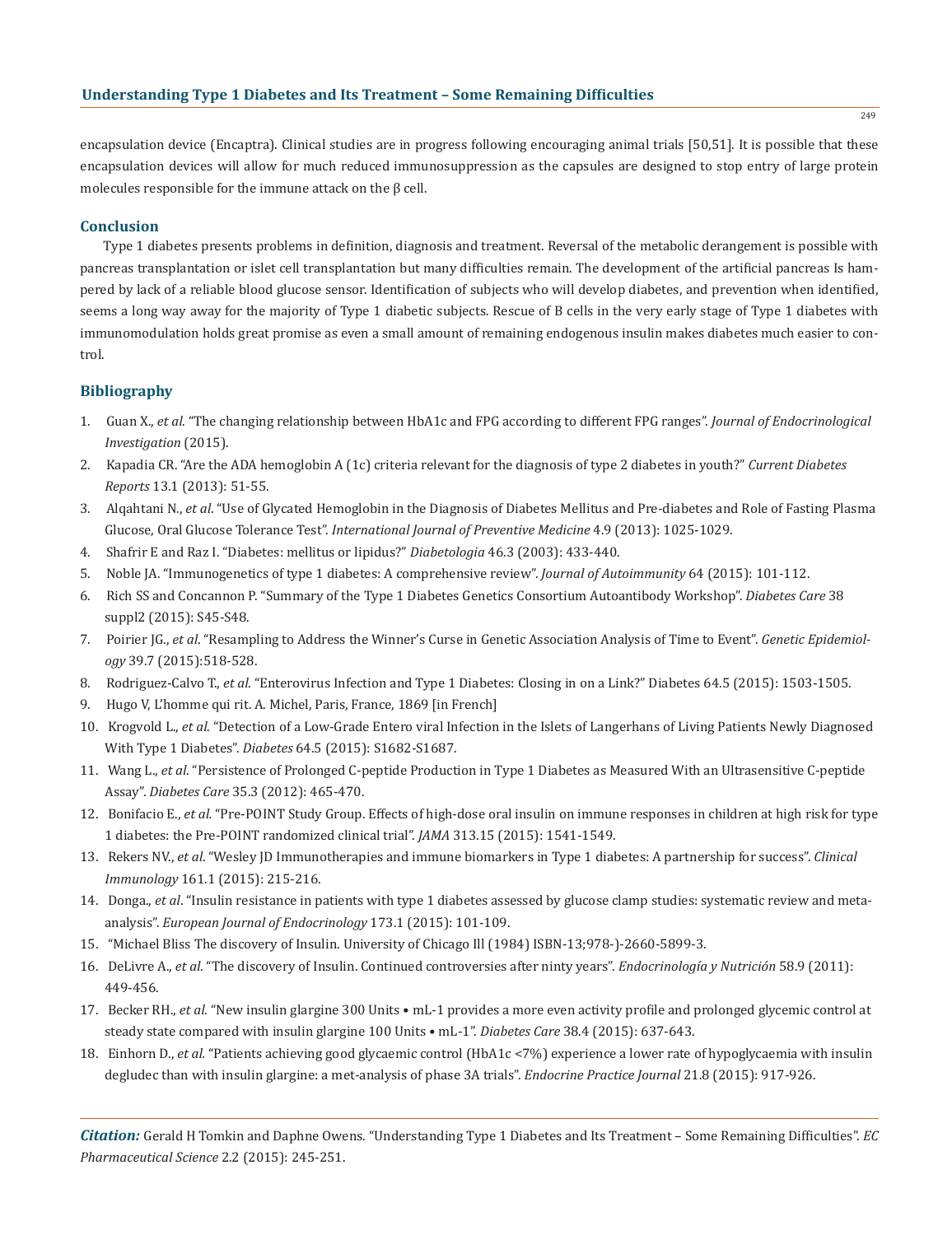## **Understanding Type 1 Diabetes and Its Treatment – Some Remaining Difficulties**

- 19. Raslova K "An update on the treatment of type 1 and type 2 diabetes mellitus: focus on insulin detemir, a long-acting human insulin analog." *Journal of Vascular Health and Risk Management* 6.1 (2010): 399-410.
- 20. Derosa G., *et al*. "Glucose-lowering effect and glycaemic variability of insulin glargine, insulin detemir and insulin lispro protamine in people with type 1 diabetes". *Diabetes, Obesity and Metabolism* 17.6 (2015): 554-559.
- 21. Suffecool K., *et al*. "Insulin detemir does not cross the human placenta". *Diabetes Care* 38.2 (2015): e20-e21.
- 22. Herrera KM., *et al*. "Randomized controlled trial of insulin detemir versus NPH for the treatment of pregnant women with diabe tes". *American Journal of Obstetrics & Gynecology* 213.3 (2015): e1-e7.
- 23. Russell SJ., *et al*. "Outpatient Glycemic Control with a Bionic Pancreas in Type 1 Diabetes". *The New England Journal of Medicine* 371.4 (2014): 313-325.
- 24. Haidar A., *et al*. "Comparison of dual-hormone artificial pancreas, single-hormone artificial pancreas, and conventional insulin pump therapy for glycaemic control in patients with type 1 diabetes: an open-label randomised controlled crossover trial". *The Lancet Diabetes & Endocrinology Lancet Diabetes Endocrinology* 3.1 (2015): 17-26.
- 25. Lind M., *et al*. "Glycemic control and excess mortality in type 1 diabetes". *The New England Journal of Medicine* 371.21 (2014): 1972-1982.
- 26. Gagnum V., *et al*. "All-cause mortality in a nationwide cohort of childhood-onset diabetes in Norway 1973-2013". *Diabetologia* 58.8 (2015): 1779-1786.
- 27. Casey R., *et al*. "Young adult type 1 diabetes care in the West of Ireland: an audit of hospital practice". *QJM* 34.5 (2014): 903-908.
- 28. Muhlhauser I., *et al* "Evaluation of an intensified insulin treatment and teaching programme as routine management of type 1 (insulin dependent)diabetes. The Bucharest-Dusseldorf Study". *Diabetologia* 30.9 (1987): 681-690.
- 29. DAFNE Study Group. "Training in flexible, intensive insulin management to enable dietary freedom in people with type 1 diabe tes: doseadjustment for normal eating (DAFNE) randomised controlled trial". *BMJ* 325.7367 (2002): 746-749.
- 30. Watts SA., *et al*. "Improved glycemic control in veterans with poorly controlled diabetes mellitus using a Specialty Care Access Network-Extension for Community Healthcare Outcomes model at primary care clinics". *Journal of Telemedicine and Telecare*  (2015).
- 31. Elliott J., *et al*. "A cluster randomized controlled non-inferiority trial of 5-day Dose Adjustment for Normal Eating (DAFNE) train ing delivered over 1 week versus 5-day DAFNE training delivered over 5 weeks: theDAFNE 5 × 1-day trial". *Diabetic Medicine* 32.3 (2015): 391-398.
- 32. Hermanns N., *et al.* "The effect of a diabetes education programme (PRIMAS) for people with type 1 diabetes: results of a ran domized trial". *Diabetes Research and Clinical Practice* 102.3 (2013): 149-157.
- 33. Gunn D., *et al*. "Glycaemic control and weight 7 years after Dose Adjustment For Normal Eating (DAFNE) structured education in Type 1 diabetes". *Diabetic Medicine* 29.6 (2012): 807-812.
- 34. Price KJ., *et al*. "Effectiveness of the Kids in Control of Food (KICk-OFF) structured education course for 11-16 year olds with Type 1 diabetes". *Diabetic Medicine* (2015): 12881.
- 35. Ziegler AG., *et al.* "Seroconversion to multiple islet autoantibodies and risk of progression to diabetes in children". *JAMA* 309.23 (2013): 2473-2479.
- 36. Ziegler AG and Nepom GT. "Prediction and pathogenesis in type 1 diabetes". *Immunity* 32.4 (2010): 468-478.
- 37. Arif S., *et al*. "Autoreactive T cell responses show proinflammatory polarization in diabetes but a regulatory phenotype in health". *Journal of Clinical Investigation* 113.3 (2004): 451-463.
- 38. Unger WW., *et al*. "Roep BODiscovery of low-affinity preproinsulin epitopes and detection of autoreactive CD8 T-cells using com binatorial MHC multimers". *Journal of Autoimmunity* 37.3 (2011): 151-159.
- 39. Bresson D. "Anti-CD3 and nasal proinsulin combination therapy enhances remission from recent-onset autoimmune diabetes by inducing Tregs". *Journal of Clinical Investigation* 116.5 (2006): 1371-1381.
- 40. Keymeulen B., *et al*. "Pipeleers DFour-year metabolic outcome of a randomised controlled CD3-antibody trial in recent-onset type 1 diabetic patients depends on their age and baseline residual beta cell mass". *Diabetologia* 53.4 (2010): 614-623.

*Citation:* Gerald H Tomkin and Daphne Owens. "Understanding Type 1 Diabetes and Its Treatment – Some Remaining Difficulties". *EC Pharmaceutical Science* 2.2 (2015): 245-251.

250